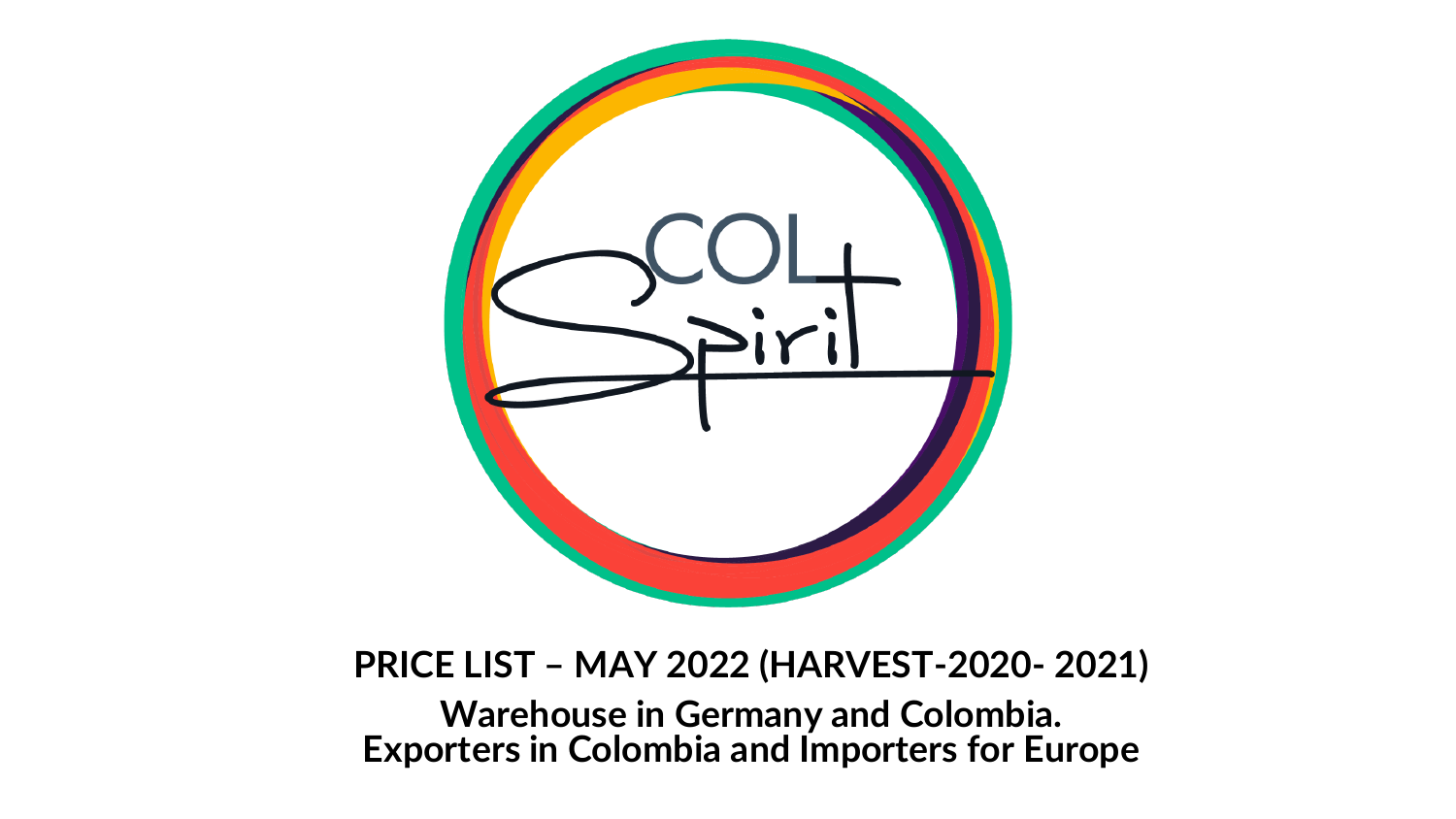### SILVER COFFEES. ALL WASHED COFFEES SCORE 84+



|                                                                                                                  | <b>COL-SPIRIT</b>                                       |                                                                                                             |             |       |       |                        |                |                 |             |                       |                              |  |
|------------------------------------------------------------------------------------------------------------------|---------------------------------------------------------|-------------------------------------------------------------------------------------------------------------|-------------|-------|-------|------------------------|----------------|-----------------|-------------|-----------------------|------------------------------|--|
| Price List - May 2022 (Harvest 2022) ---> SILVER COFFEES minimum order 5kg per lot. All washed coffees score 84+ |                                                         |                                                                                                             |             |       |       |                        |                |                 |             |                       |                              |  |
| <b>CODE</b>                                                                                                      | <b>Variety</b><br>+ Farm                                | <b>Cup Information</b>                                                                                      | Preparation | Score |       | <b>Screen Bag Size</b> | Amount<br>(KG) | $5-9$ kg        |             | 10-14 $kg$ >= 15 $kg$ | <b>Arrival</b><br><b>GER</b> |  |
| $CC$ 1002                                                                                                        | <b>COFFEE</b>                                           | <b>RFA COMMUNITY</b> Very sweet coffee with honey like notes.<br>Milk chocolate and medium acidity.         | Washed      | 84.5  | $16+$ | 70 <sub>kg</sub>       | $\Omega$       | 8.68 $\epsilon$ | 8.42€       | 8.26 $\varepsilon$    | 2022                         |  |
| $CC$ 1006                                                                                                        | <b>Women</b><br>Association<br>(El Trebol)<br>Santander | Toffee, chocolate and citric taste. Medium<br>body and<br>pleasant citric acidity.                          | Washed      | 84.75 | 15/16 | 70 <sub>kg</sub>       | 15             | $10.35 \in$     | 10.10 €     | 9.85 $\epsilon$       | <b>Now</b>                   |  |
| $CC$ 1014                                                                                                        | <b>Castillo</b><br>(Insula)<br>Quindio                  | Milkchocolate, vanilla, black berry, floral,<br>medium acidity, medium body, high<br>lsweetness.            | Washed      | 85    | 15/16 | 70 <sub>kg</sub>       | 70             | 10.40 €         | $10.15 \in$ | 9.90€                 | <b>Now</b>                   |  |
| $CC$ 1069                                                                                                        | <b>Organic Castillo</b><br>(Blend)<br>Santa Marta       | Soft citric notes, high sweetness (like<br>sugarcane), floral, tropical fruit notes.<br>Medium/high acidity | Washed      | 85.75 | 15/16 | 70kg                   | 15             | 10.95 €         | 10.70€      | 10.45 €               | <b>Now</b>                   |  |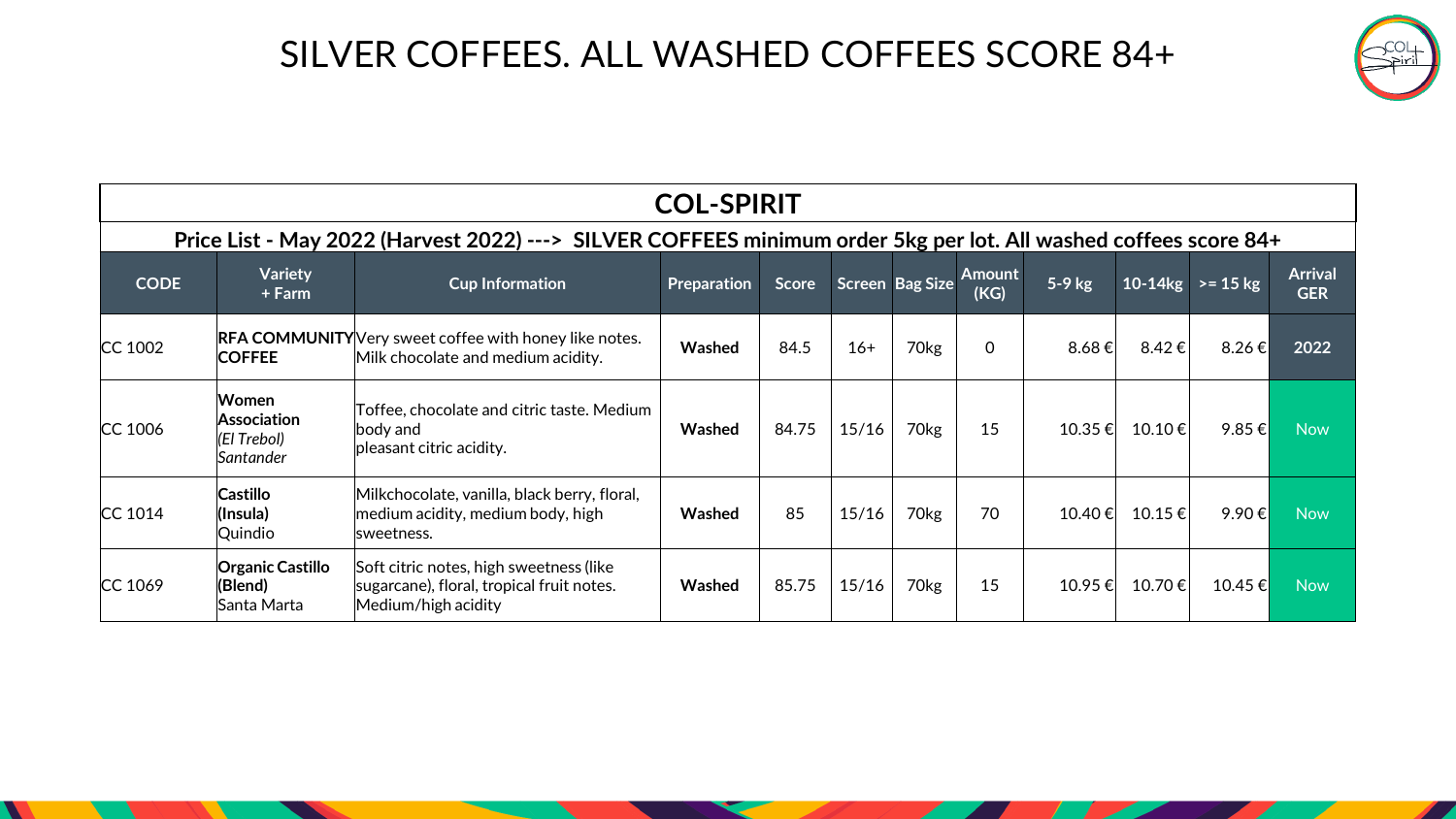## GOLD COFFEES SCORE 85.5+

| iri |
|-----|
|     |

|                                                                                                    | <b>COL-SPIRIT</b>                                                      |                                                                                                                                     |                   |       |       |                  |                       |             |         |             |                              |  |
|----------------------------------------------------------------------------------------------------|------------------------------------------------------------------------|-------------------------------------------------------------------------------------------------------------------------------------|-------------------|-------|-------|------------------|-----------------------|-------------|---------|-------------|------------------------------|--|
| Price List - May 2022 (Harvest 2021-2022) ---> GOLD COFFEES minimum order 5kg per lot. Score 85.5+ |                                                                        |                                                                                                                                     |                   |       |       |                  |                       |             |         |             |                              |  |
| <b>CODE</b>                                                                                        | <b>Variety</b><br>+ Farm                                               | <b>Cup Information</b>                                                                                                              | Preparation       | Score |       | Screen Bag Size  | <b>Amount</b><br>(KG) | $5-9$ kg    | 10-14kg | $>= 15 kg$  | <b>Arrival</b><br><b>GER</b> |  |
| $CC$ 1029                                                                                          | <b>Red Bourbon</b><br>(Manantiales)<br>Valle del Cauca                 | Berries, dry nuts and plums paired with fruity<br>acidity and sugarcane sweetness. Full and<br>silky body.                          | Washed            | 85.75 | 16    | 35 <sub>kg</sub> | 20                    | 12.90€      | 12.65€  | 12.40€      | <b>Now</b>                   |  |
| $CC$ 1025                                                                                          | <b>Castillo Honey</b><br>(La Mina)<br>Quindio                          | Panela and molases aromas, medium acidity,<br>citric acidity sweet and medium body,<br>caramel aftertaste                           | Honey             | 86.75 | 15/16 | 35 <sub>kg</sub> | $\mathbf 0$           | 13.50€      | 13.25€  | $13.00 \in$ | $Sep-22$                     |  |
| $CC$ 1026                                                                                          | <b>Castillo Natural</b><br>(La Mina)<br>Quindio                        | Red berries, dark chocolate and molasses.<br>Medium body with wine flavors and hints of<br>raisins. Lingering aftertaste.           | <b>Natural</b>    | 87    | 15/16 | 35 <sub>kg</sub> | 35                    | $14.15 \in$ | 13.90€  | $13.65 \in$ | <b>Now</b>                   |  |
| $CC$ 1041                                                                                          | Caturra Anaerob<br>(Tatama)<br>Risaralda                               | Vanilla, raspberry, mandarin citrus, caramel<br>sweetness. Rose wine notes                                                          | Washed<br>Anaerob | 86.75 | $16+$ | 35kg             | 50                    | 125.00€     | 12.25€  | 12.00 €     | <b>Now</b>                   |  |
| $CC$ 1042                                                                                          | Castillo<br>(Villa Esperanza)<br>Tolima                                | Cherry, stone fruit, almond, caramel,<br>strawberry. Bright acidity and medium body                                                 | <b>Natural</b>    | 86.75 | 15/16 | 35kg             | 15                    | 13.30€      | 13.05€  | $12.50 \in$ | <b>Now</b>                   |  |
| CC 1043                                                                                            | <b>Castillo Natural</b><br><b>DECAF</b><br>(Villa Esperanza)<br>Tolima | Molasses and coconut aromas. Sweet and<br>delicate coffee, with low acidity. Sugar cane<br>land<br>nutty notes. Yellow fruit notes. | <b>Natural</b>    | 87    | 15/16 | 35kg             | 35                    | 16.00€      | 15.75€  | 15.50 €     | <b>Now</b>                   |  |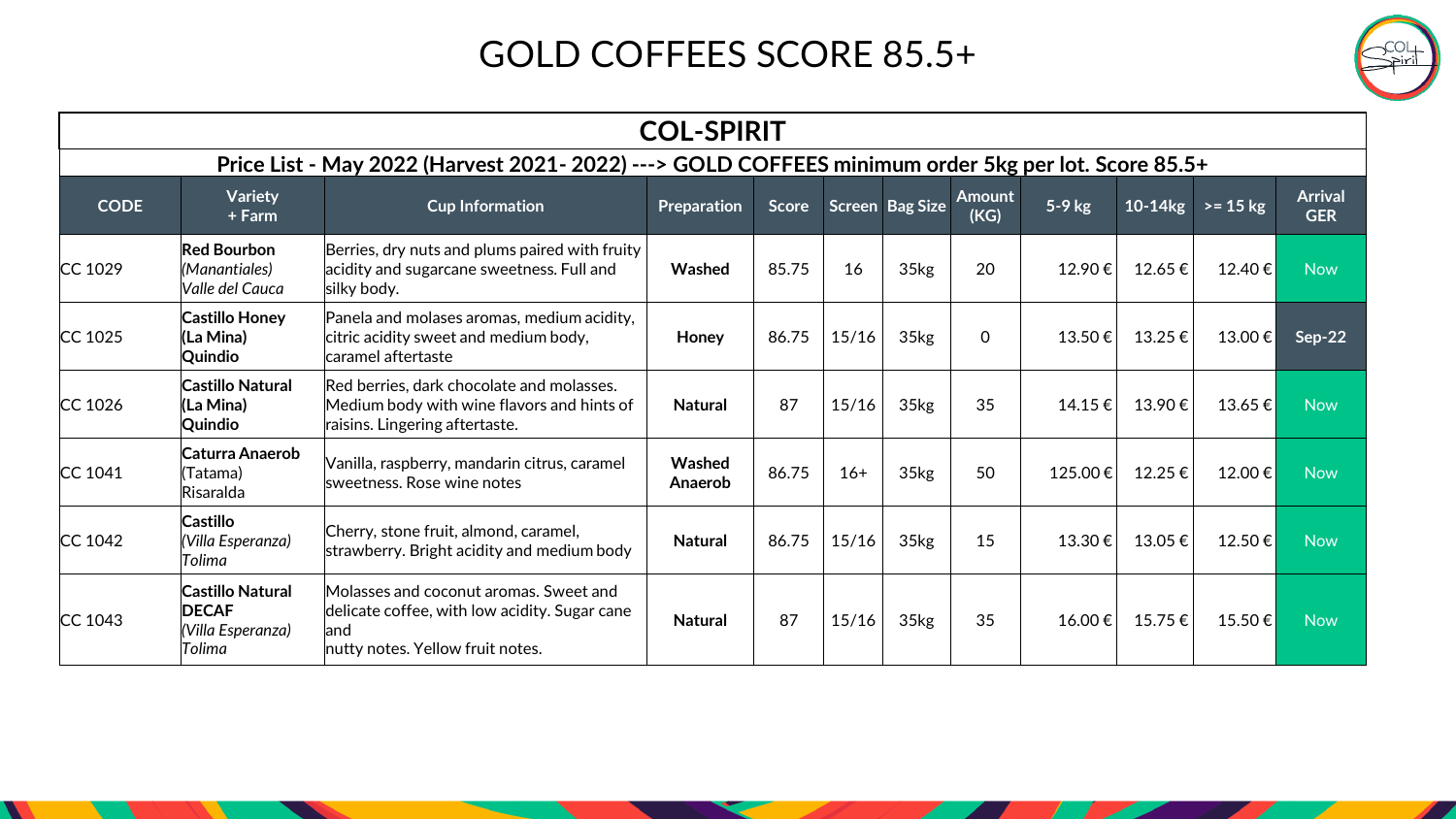# PLATINUM COFFEES SCORE 87.25+

| ب. |  |
|----|--|
|    |  |

| <b>COL-SPIRIT</b>                                                                                    |                                                      |                                                                                                                                                                                           |                   |       |               |                  |                       |        |        |                    |                              |
|------------------------------------------------------------------------------------------------------|------------------------------------------------------|-------------------------------------------------------------------------------------------------------------------------------------------------------------------------------------------|-------------------|-------|---------------|------------------|-----------------------|--------|--------|--------------------|------------------------------|
| Price List - May 2022 (Harvest 2021-2022) ---> PLATINUM COFFEES minimum order 5kg per lot. Score 87+ |                                                      |                                                                                                                                                                                           |                   |       |               |                  |                       |        |        |                    |                              |
| <b>CODE</b>                                                                                          | <b>Variety</b><br>+ Farm                             | <b>Cup Information</b>                                                                                                                                                                    | Preparation       | Score | <b>Screen</b> | <b>Bag Size</b>  | <b>Amount</b><br>(KG) | 5-9 kg |        | $10-14kg$ >= 15 kg | <b>Arrival</b><br><b>GER</b> |
| 3/1964/00010                                                                                         | Typica<br>(San Juan)<br>Tolima                       | Yellow fruit, maracuya, sugar cane, almond  <br>$ $ taste. Clean and smooth coffee<br>Cape gooseberry acidity                                                                             | Washed            | 86.5  | 15/16         | 35 <sub>kg</sub> | 35                    | 14.74€ | 14.21€ | 13.68 €            | <b>Now</b>                   |
| CC 1039                                                                                              | <b>Castillo Natural</b><br>(Puerto Alegre)<br>Pijao  | Cherry, stone fruit, almond, caramel,<br>strawberry. Bright acidity and medium<br>body                                                                                                    | <b>Natural</b>    | 87.5  | 15/16         | $35$ kg          | $\mathbf{0}$          | 13.70€ | 13.45€ | 13.20 €            | Sep-22                       |
| 3/1964/00106                                                                                         | <b>Pink Bourbon</b><br>(Nuances)<br><b>Risaralda</b> | Notes of strawberry, papaya, rose, and a<br>Malbec-like body. Cherry aromas and nice<br>citrus acidity. Silky medium body                                                                 | Anaerob<br>Washed | 87    | 16            | 35 <sub>kg</sub> | 35                    | 15.26€ | 15.05€ | 14.84€             | <b>Now</b>                   |
| $CC$ 1044                                                                                            | <b>Pink Bourbon</b><br>(Villa Flor)<br>Tolima        | $\left  \mathsf{Red}\ \mathsf{berries},\mathsf{sugar}\ \mathsf{cane},\mathsf{mandarine}\ \mathsf{and}\ \mathsf{dry} \right $<br>fruits. Round body, bright acidity and high<br>sweetness. | Honey             | 88    | 16            | 35kg             | 35                    | 16.00€ | 15.50€ | 15.25€             | <b>Now</b>                   |
| $CC$ 1012                                                                                            | <b>House Blend</b><br>Inmaculada Coffee<br>(Natural) | Yellow fruit fragrance. Vanilla, sweet and<br>juicy blueberries with notes of red fruits.<br>Medium acidity with high sweetness.                                                          | <b>Natural</b>    | 86.75 | 15/16         | 35 <sub>kg</sub> | 20                    | 20.50€ | 20.25€ | 20.00€             | <b>Now</b>                   |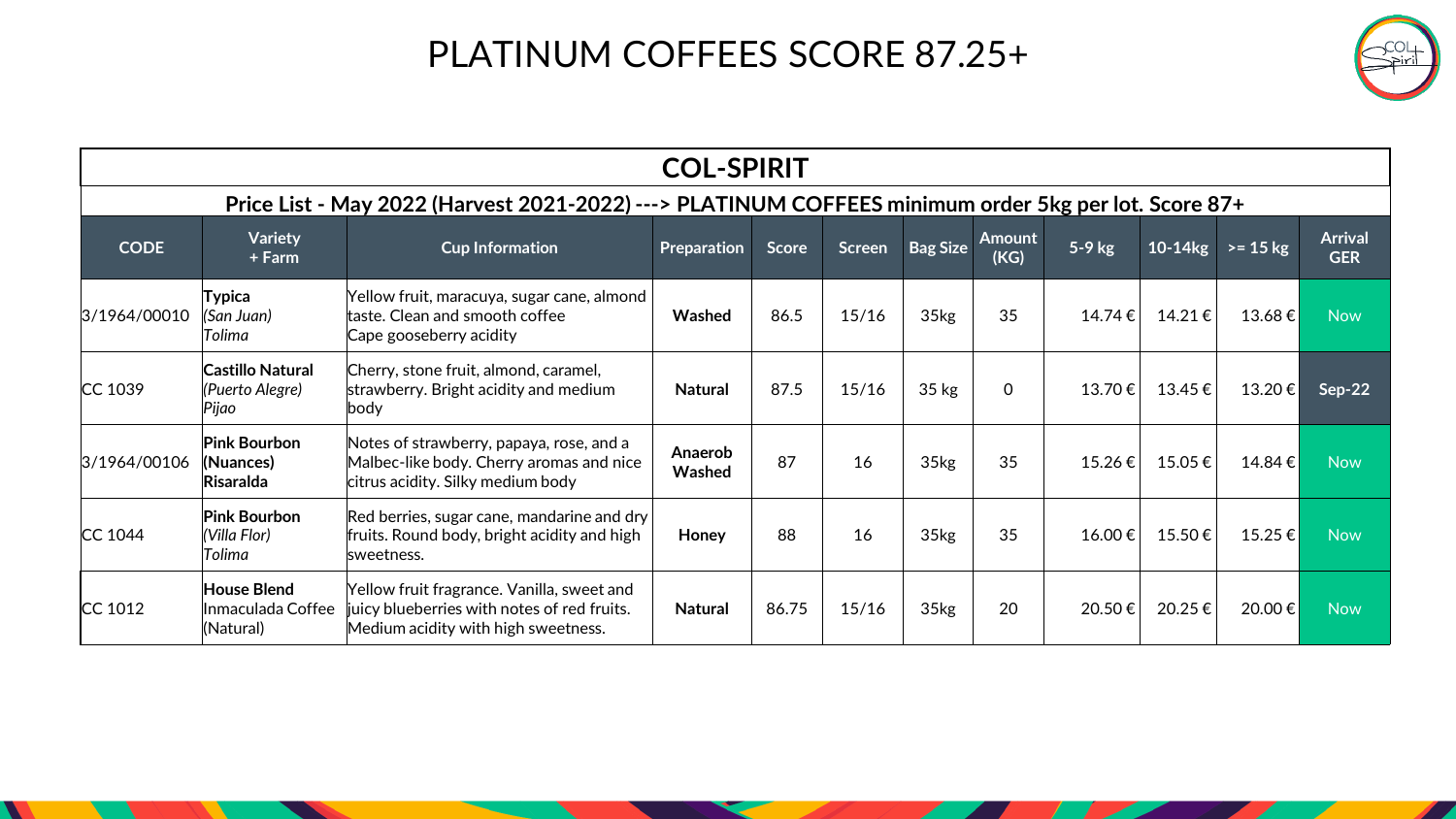

#### OTHER ORIGINS



|                                                                       | <b>COL-SPIRIT/ OTHER ORIGIN</b>                                                                 |                                                                                                                            |                       |                                |        |                  |                |            |                    |            |                              |  |
|-----------------------------------------------------------------------|-------------------------------------------------------------------------------------------------|----------------------------------------------------------------------------------------------------------------------------|-----------------------|--------------------------------|--------|------------------|----------------|------------|--------------------|------------|------------------------------|--|
| Price List - Harvest 2021 other origin --->minimum order 5kg per lot. |                                                                                                 |                                                                                                                            |                       |                                |        |                  |                |            |                    |            |                              |  |
| Origin                                                                | Variety<br>+ Farm                                                                               | <b>Cup Information</b>                                                                                                     | Preparation           | Quality<br>Cert.               | Screen | <b>Bag Size</b>  | Amount<br>(KG) | 5-9 kg     | 10-14kg            | $>= 15 kg$ | <b>Arrival</b><br><b>GER</b> |  |
| <b>BC 1002</b>                                                        | <b>Mantiqueira Azul</b><br>Yellow Catuai<br>(COCARIVE)<br><b>Minas Gerais</b>                   | Medium body, fresh, clean, pleasant<br>acidity. Chocolate and citric notes.<br>Clean, dark chocolate aftertaste.           | <b>Pulped Natural</b> | Mantiqueira de<br><b>Minas</b> | $16+$  | 60 <sub>kg</sub> | 30             | 9.76€      | $9.51 \in$         | 9.26€      | <b>Now</b>                   |  |
| <b>BC 1006</b>                                                        | <b>Mantiqueira Ruby</b><br><b>Natural Yellow</b><br><b>Catuai</b><br>(COCARIVE)<br>Minas Gerais | Full bodied, sweet with light acidity.<br>Chocolate, sugar cane and fruity<br>lnotes.<br>Clean, dark chocolate aftertaste. | <b>Natural</b>        | Mantiqueira de<br><b>Minas</b> | 14/15  | 60 <sub>kg</sub> | 60             | 9.76€      | 9.51 $\varepsilon$ | 9.26€      | <b>Now</b>                   |  |
| MC 1002                                                               | <b>Robusta</b><br>(Farm Fulda)<br>Chiapas                                                       | Notes to back pepper and dark<br>chocolate. Medium/low acidity. Full<br>body                                               | Washed                | EP                             | 15     | 69 <sub>kg</sub> | 69             | $7.16 \in$ | $6.84 \epsilon$    | $6.53 \in$ | <b>Now</b>                   |  |

**NOTE:** we share warehouse with amazing projects as transparent and traceable as ours. One of the companies we share goals and warehouse is CQT coffees from Brazil. Victor is the person in charge in Europe, if you want to have coffees from him you can contact him +39 3486540262 (best WhatsApp due to travel), Email: [victor.morassi@cqtcoffees.com](mailto:victor.morassi@cqtcoffees.com), Web: [www.cqtcoffees.com.](http://www.cqtcoffees.com/) Or send us a message.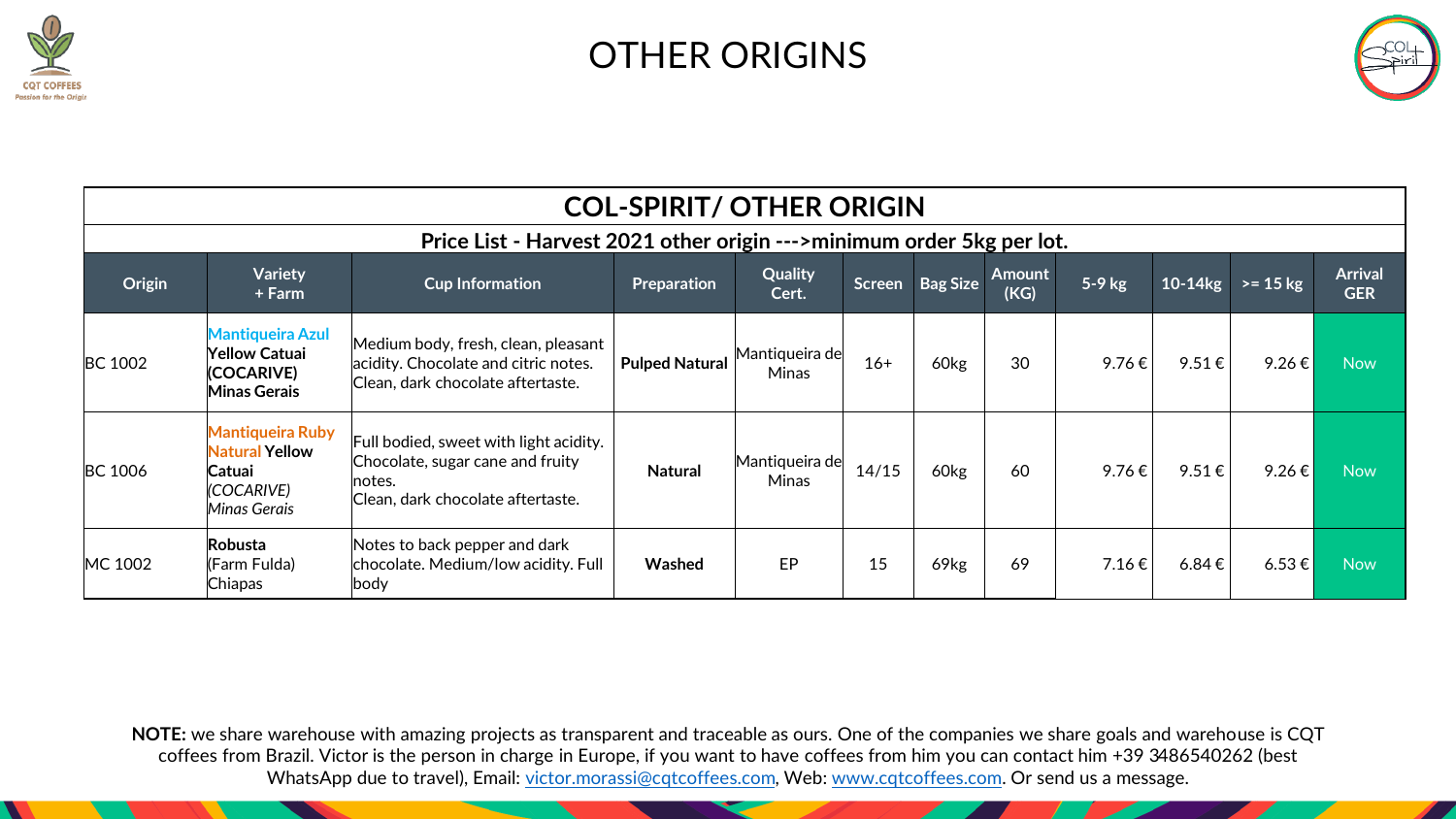

CAMEROON ORIGIN.



| <b>COL-SPIRIT/ OTHER ORIGIN</b>                                           |                           |                                                                          |                |                  |               |                           |                |            |              |            |                              |  |
|---------------------------------------------------------------------------|---------------------------|--------------------------------------------------------------------------|----------------|------------------|---------------|---------------------------|----------------|------------|--------------|------------|------------------------------|--|
| Price List - Harvest 2020 Cameroon origin ---> minimum order 5kg per lot. |                           |                                                                          |                |                  |               |                           |                |            |              |            |                              |  |
| Origin                                                                    | <b>Variety</b><br>+ Farm  | <b>Cup Information</b>                                                   | Preparation    | Quality<br>Cert. | <b>Screen</b> | <b>Bag</b><br><b>Size</b> | Amount<br>(KG) | 5-10 kg    | $10-15$ $kg$ | $>= 15 kg$ | <b>Arrival</b><br><b>GER</b> |  |
| KC 1002                                                                   | Robusta<br><b>GG</b>      | Mild - Medium strength, mild acidity, sweet,<br>Rum, Dry Red wine, Plums | <b>Natural</b> | GG               | $16+$         | $160$ kg                  | 70             | $6.00 \in$ | 5.79€        | 5.58 €     | <b>Now</b>                   |  |
| KC 1001                                                                   | Robusta<br>G <sub>1</sub> | Mild - Medium strength, mild acidity, sweet,<br>Rum, Dry Red wine, Plums | <b>Natural</b> | G <sub>1</sub>   | $16+$         | 60kg                      | 70             | $6.00 \in$ | 5.79€        | 5.58 €     | <b>Now</b>                   |  |